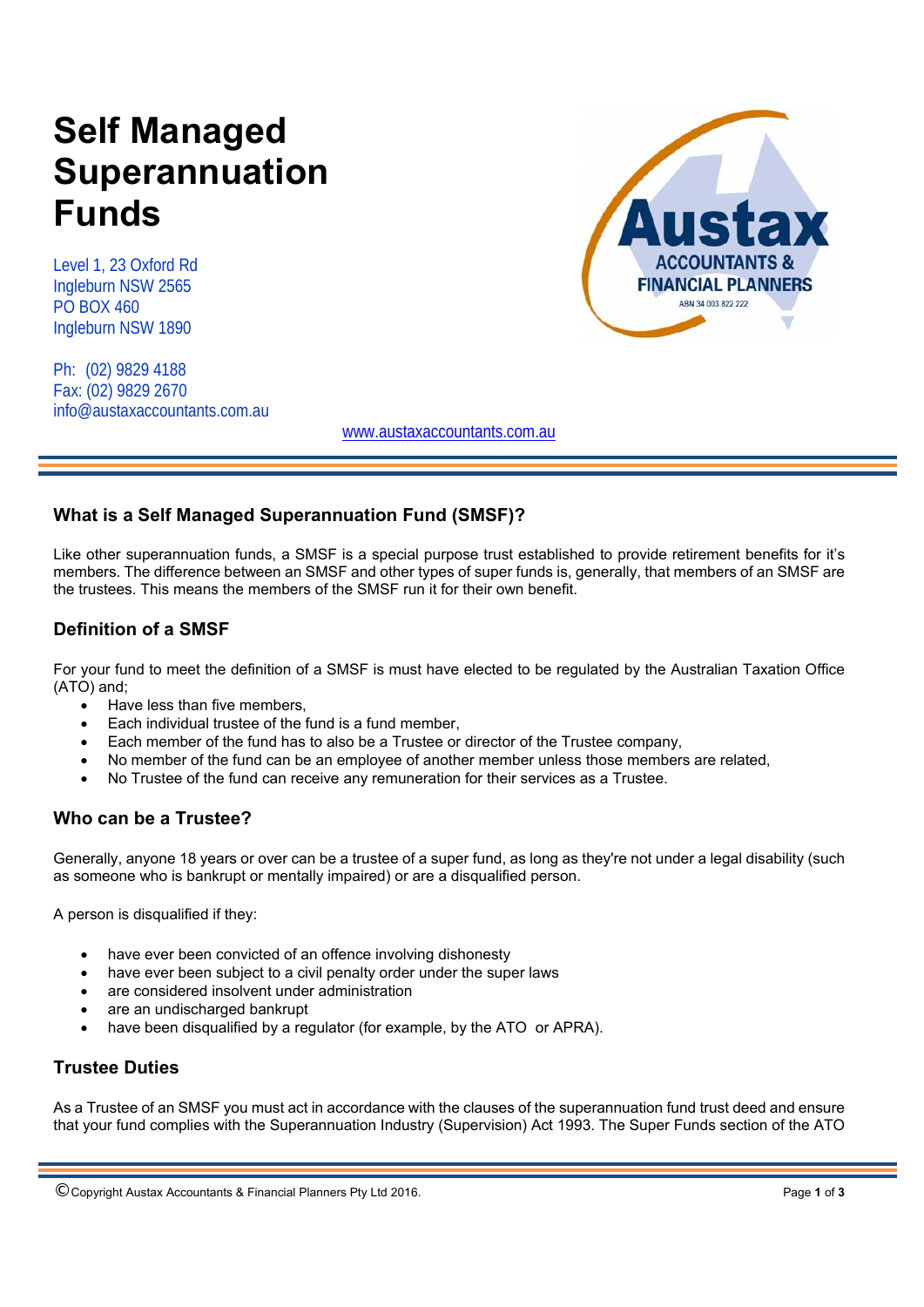website, www.ato.gov.au, has a number of publications available that are recommended reading for current and potential trustees and should be referred to frequently as the laws governing SMSFs' change over time.

From 1 July 2007 all new trustees (and directors of corporate trustees) of a SMSF are required to sign a declaration in the approved format within 21 days of becoming a trustee or director of the SMSF. The declaration is to ensure they understand their obligations and responsibilities as a Trustee.

#### **Setup Procedure**

- Decide on Corporate vs Individual Trustee
- Create Trust Deed
- Elect to become an ATO regulated fund.
- Register for a TFN
- Register for an ABN
- Register for GST (if applicable)

## **Features of A Self-Managed Superannuation Fund**

- Members have greater control over what their retirement savings are invested in;
- Wide range of asset classes available for investment (eg, Coins, Artwork, Direct Property, etc)
- Low flat tax rate of 15% on income and concessional contributions received;
- One third capital gains tax discount on assets held for greater than 12 months;
- Excess imputation credits received by the fund are refundable to the SMSF;
- Asset protection in Super fund;
- Potential for cost savings with lower management expenses;
- Able to borrow money in limited circumstances to acquire assets such as real property;
- Can purchase business real property and lease back to members or related parties (conditions apply).

#### **Other Considerations**

- Complying with Trustee responsibilities and duties can be time consuming and onerous;
- Trustees must invest time in ongoing education to ensure they are up to date with legislative changes;
- Consequences of fund being ruled non complying can be severe (Eg, 45% of assets tax penalties, and prosecution of trustees);
- The Fund Trust deed will require ongoing updates as legislation changes;
- Fund is subject to annual financial and compliance audit requirements;
- Fund records must be kept for 10 years;
- Trustees require the skills and expertise to make good investment decisions;
- Lack of access to discounted group insurance policy coverage;
- Accounting, administrative and audit fees may be prohibitive for funds with small balances;

## **General Comments**

SMSFs' have been growing in popularity in recent years. They provide members with control over where to invest their retirement savings.

They are a particularly good tax planning tool when acquiring business real estate property and can be used by business owners to assist in purchasing their own business premises.

SMSFs' also have the benefit of being the lowest taxed entity, with a flat tax rate of 15%. This rate can be reduced even further on capital gains and even drops to zero once a member commences receiving a pension. This concession provides enormous tax planning benefits to the recipients.

© Copyright Austax Accountants & Financial Planners Pty Ltd 2016. Page **2** of **<sup>3</sup>**